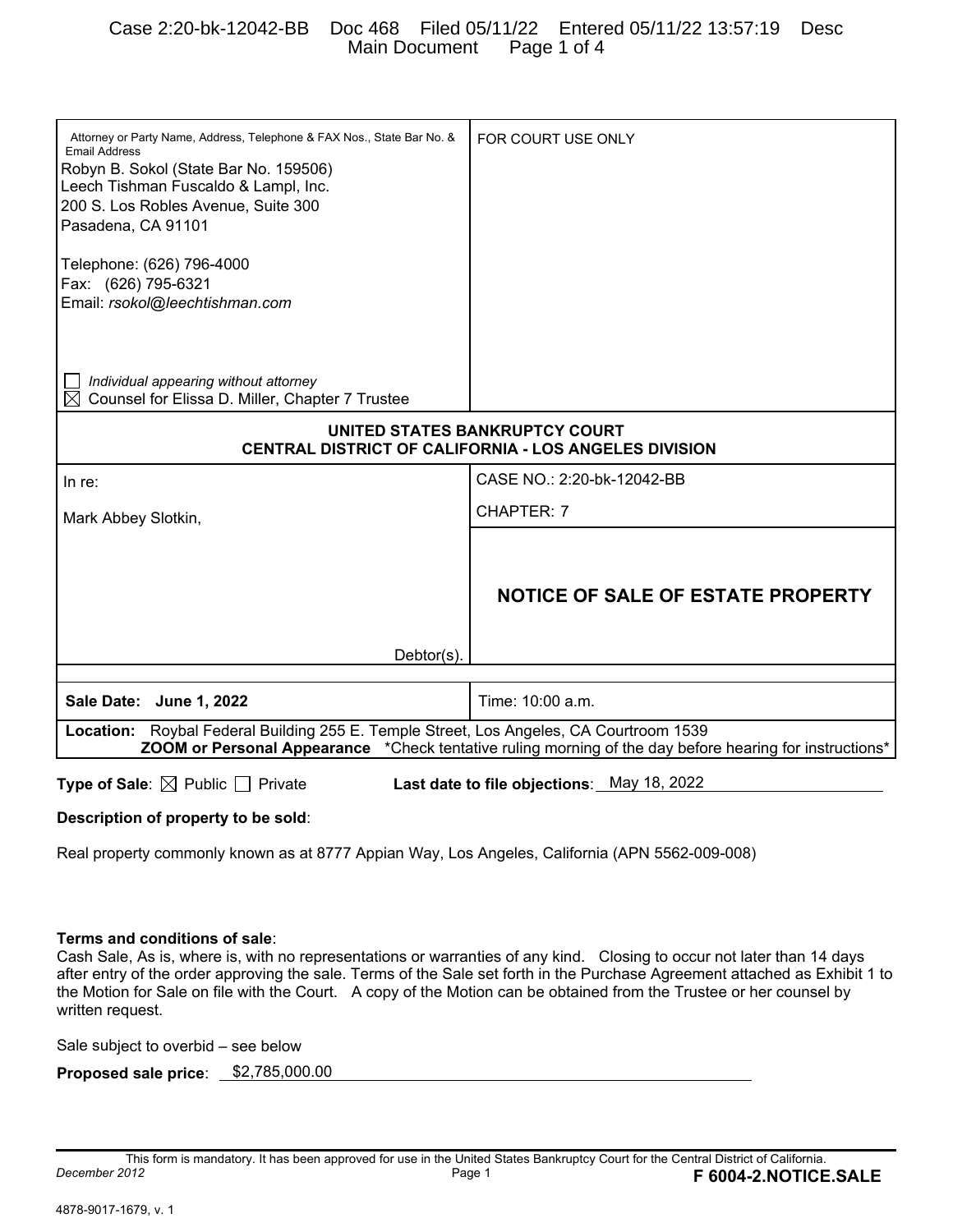## Case 2:20-bk-12042-BB Doc 468 Filed 05/11/22 Entered 05/11/22 13:57:19 Desc Main Document Page 2 of 4

## **Overbid procedure** *(if any):*

The following is a summary – See Motion for full recitation of terms.

First overbid to be no less than \$2,810,000.00 with subsequent overbids of no less than \$10,000; deposit of 3% of first minimum overbid non-refundable if bid is accepted and approved by Court; no contingencies. Deposit, of \$83,250 by cashier's checks and proof of available funds to close escrow and agreement to be bound by purchase agreement to be delivered to Trustee at 333 South Grand Ave., Suite 3400, Los Angeles, CA 90071 by 12:00 noon on May 31, 2022.

### **If property is to be sold free and clear of liens or other interests, list date, time and location of hearing:**

June 1, 2022, 10:00 a.m. Courtroom 1539 255 E. Temple Street Los Angeles, CA 90012

Hearing to be held by Zoom or in Person. Qualified overbidders should contact counsel for Trustee or the Trustee for information the afternoon on the day prior to the hearing. All appearing overbidders must be registered with the court by 2:00 p.m. day prior to hearing

#### **Contact person for potential bidders** *(include name, address, telephone, fax and/or email address):*

ROBYN B. SOKOL - Bar No. 159506 LEECH TISHMAN FUSCALDO & LAMPL, INC. 200 S. Los Robles Avenue, Suite 300 Pasadena, California 91101 Telephone: (626) 796-4000 E-mail: rsokol@leechtishman.com

Counsel for Elissa D. Miller, Chapter 7 Trustee

Elissa D. Miller, Chapter 7 Trustee emiller@sulmeyerlaw.com 333 South Grand Avenue, Suite 3400 Los Angeles, CA 90071 Telephone: 213-626-2311 Date: May 10, 2022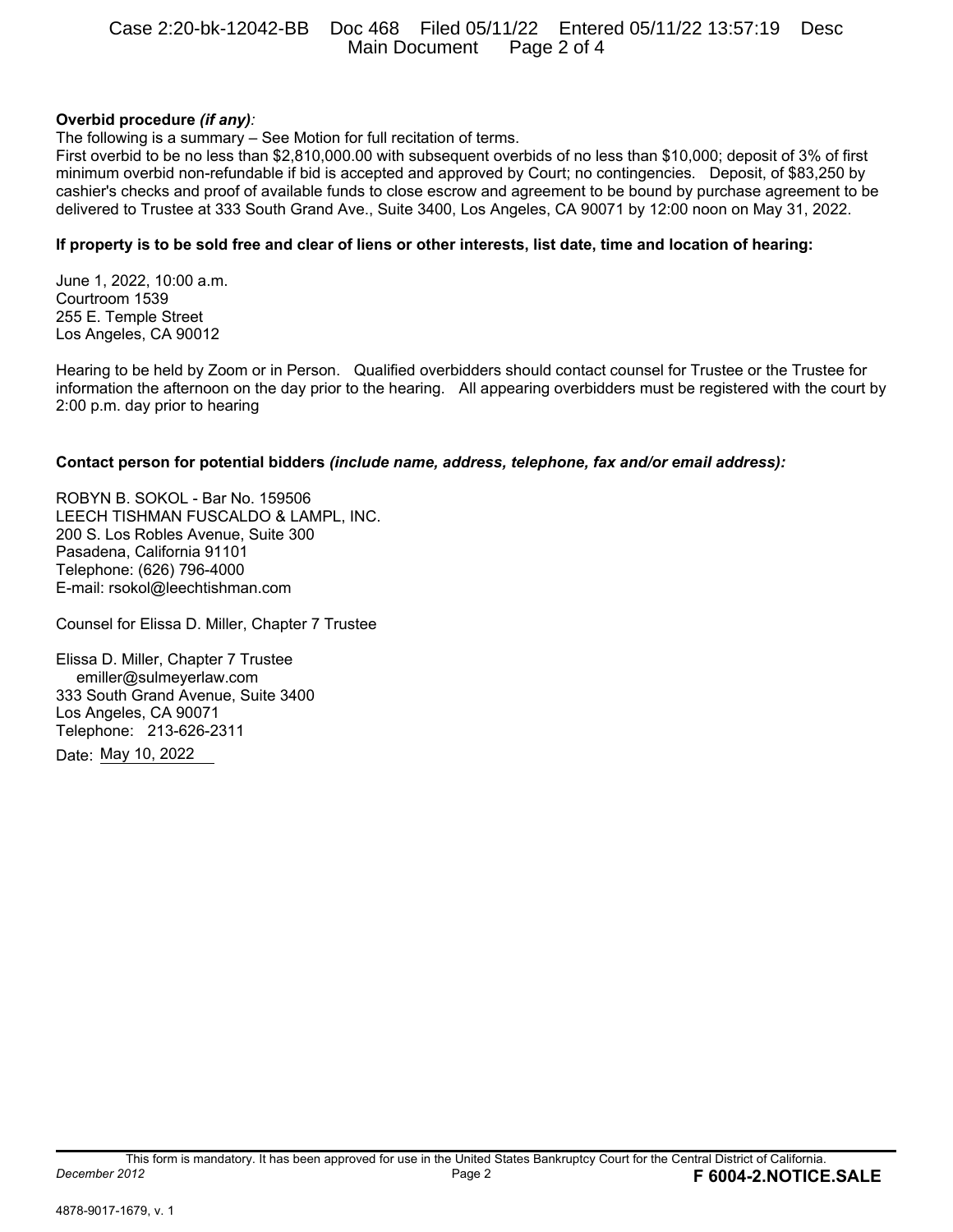# **PROOF OF SERVICE OF DOCUMENT**

I am over the age of 18 and not a party to this bankruptcy case or adversary proceeding. My business address is: 200 S. Los Robles Avenue, Suite 300, Pasadena, CA 91101.

A true and correct copy of the foregoing document entitled: **NOTICE OF SALE OF ESTATE PROPERTY** will be served or was served **(a)** on the judge in chambers in the form and manner required by LBR 5005-2(d); and **(b)** in the manner stated below:

**1**. **TO BE SERVED BY THE COURT VIA NOTICE OF ELECTRONIC FILING (NEF)**: Pursuant to controlling General Orders and LBR, the foregoing document will be served by the court via NEF and hyperlink to the document. On **May 11, 2022**, I checked the CM/ECF docket for this bankruptcy case or adversary proceeding and determined that the following persons are on the Electronic Mail Notice List to receive NEF transmission at the email addresses stated below:

- **Leslie A Cohen leslie@lesliecohenlaw.com, jaime@lesliecohenlaw.com;olivia@lesliecohenlaw.com**
- **Jon H Freis jon@jhflaw.net**
- **David M Goodrich dgoodrich@wgllp.com, kadele@wgllp.com;lbracken@wgllp.com;wggllp@ecf.courtdrive.com;gestrada@wgllp.com**
- **Steven T Gubner sgubner@bg.law, ecf@bg.law**
- **Sonja Hourany shourany@wgllp.com,**
- **kadele@wgllp.com;lbracken@wgllp.com;shourany@ecf.courtdrive.com**
- **Sheryl K Ith sith@cookseylaw.com, sith@ecf.courtdrive.com**
- **David B Lally davidlallylaw@gmail.com**
- **Ian Landsberg ilandsberg@sklarkirsh.com, lskaist@sklarkirsh.com;yalarcon@sklarkirsh.com;mmadden@sklarkirsh.com;ilandsberg@ecf.inforuptcy. com;kfrazier@sklarkirsh.com;mduran@sklarkirsh.com**
- **Wendy A Loo wendy.loo@lacity.org**
- **Elissa Miller emiller@sulmeyerlaw.com, emillersk@ecf.inforuptcy.com;ccaldwell@sulmeyerlaw.com**
- **Elissa Miller (TR) CA71@ecfcbis.com, MillerTrustee@Sulmeyerlaw.com;C124@ecfcbis.com;ccaldwell@sulmeyerlaw.com**
- **Hamid R Rafatjoo hrafatjoo@raineslaw.com, bclark@raineslaw.com**
- **Jeremy H Rothstein jrothstein@gblawllp.com, nknadjian@gblawllp.com;msingleman@gblawllp.com**
- **Lovee D Sarenas lsarenas@sklarkirsh.com, mduran@sklarkirsh.com**
- **Robyn B Sokol rsokol@leechtishman.com,**
- **rsokol@leechtishman.com;lmoya@leechtishman.com;dmulvaney@leechtishman.com;kgutierrez@leechti shman.com**
- **United States Trustee (LA) ustpregion16.la.ecf@usdoj.gov**
- **Michael A Wallin mwallin@wallinrussell.com**
- **Jennifer H Wang jwang@cookseylaw.com, jwang@ecf.courtdrive.com**
- **Jessica Wellington jwellington@bg.law, ecf@bg.law**

 $\Box$  Service information continued on attached page

**2. SERVED BY UNITED STATES MAIL**: On **May 11, 2022,** I served the following persons and/or entities at the last known addresses in this bankruptcy case or adversary proceeding by placing a true and correct copy thereof in a sealed envelope in the United States mail, first class, postage prepaid, and addressed as follows. Listing the judge here constitutes a declaration that mailing to the judge will be completed no later than 24 hours after the document is filed.

Honorable Sheri Bluebond United States Bankruptcy Court Central District of California 255 E. Temple Street, Suite 1534 Los Angeles, CA 90012

 $\Box$  Service information continued on attached page

This form is mandatory. It has been approved for use by the United States Bankruptcy Court for the Central District of California.